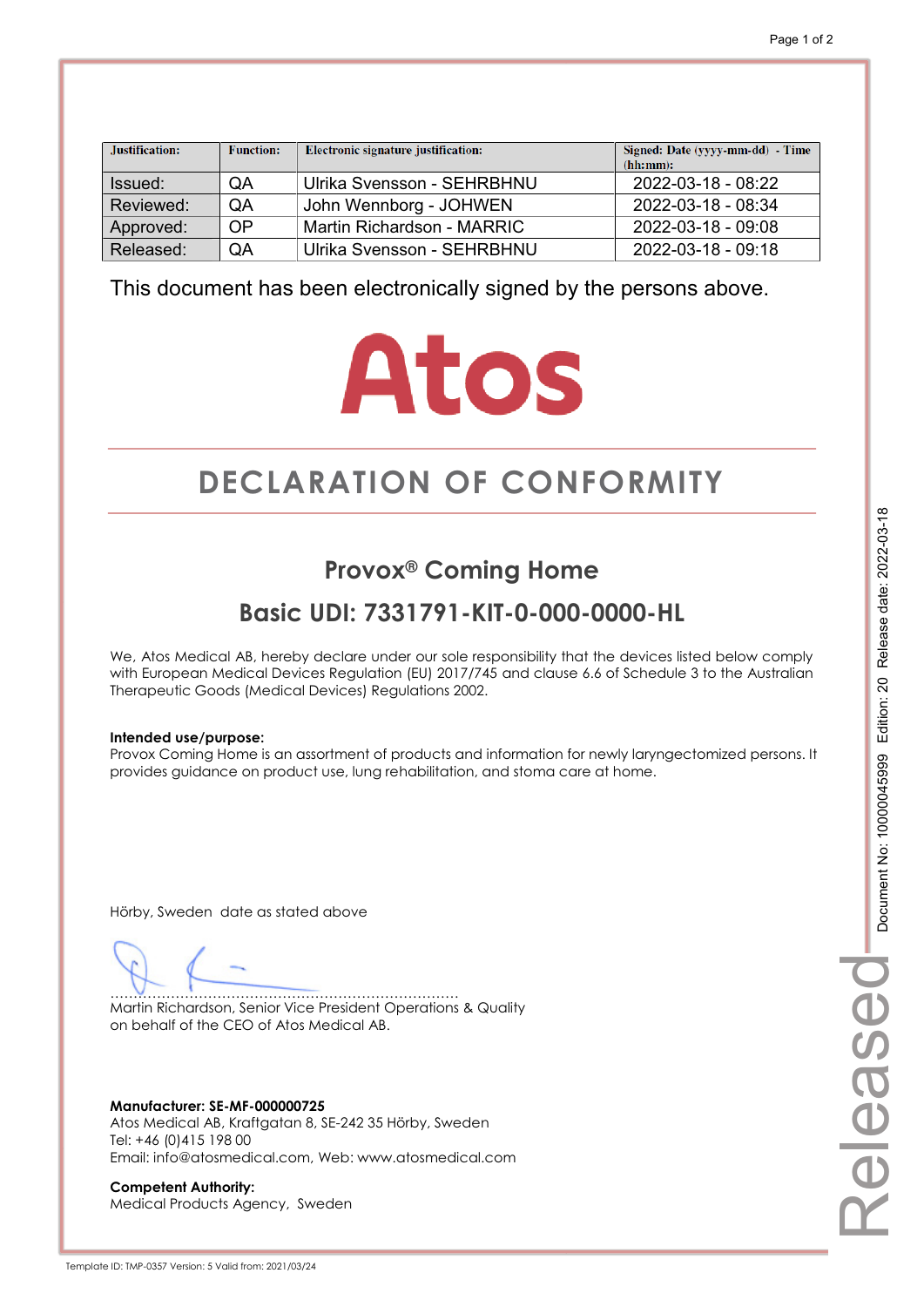### **7331791-KIT-0-000-0000-HL 7331791-KIT-0-000-0000-HL**

| <b>REF</b> | <b>Name</b>                         | <b>Class</b> | <b>GMDN</b> code |
|------------|-------------------------------------|--------------|------------------|
| 8224DERW   | Provox Life Coming Home German      |              | 58705            |
| 8224DK     | Provox Life Coming Home Denmark     |              | 58705            |
| 8224ENRW   | Provox Life Coming Home English     |              | 58705            |
| 8224FI     | Provox Life Coming Home Finland     |              | 58705            |
| 8224FRRW   | Provox Life Coming Home French      |              | 58705            |
| 8224GB     | Provox Life Coming Home GB          |              | 58705            |
| 8224HU     | Provox Life Coming Home Hungary     |              | 58705            |
| 8224IT     | Provox Life Coming Home Italian     |              | 58705            |
| 8224NL     | Provox Life Coming Home Netherlands |              | 58705            |
| 8224NO     | Provox Life Coming Home Norway      |              | 58705            |
| 8224SE     | Provox Life Coming Home Sweden      |              | 58705            |
| 8224US21   | Provox Life Coming Home USA         |              | 58705            |
| 8224AU     | Provox Coming Home Australia        |              | 58705            |
| 8224BEFR   | Provox Coming Home Belgium/French   |              | 58705            |
| 8224BENL   | Provox Coming Home Belgium/Dutch    |              | 58705            |
| 8224CA     | Provox Coming Home Canada           |              | 58705            |
| 8224DE     | Provox Coming Home Germany          |              | 58705            |
| 8224EM     | Provox Coming Home Generic          |              | 58705            |
| 8224ES     | Provox Coming Home Spain            |              | 58705            |
| 8224FR     | Provox Coming Home France           |              | 58705            |
| 8224JP     | Provox Coming Home Japan            |              | 58705            |
| 8224PL     | Provox Coming Home Poland           |              | 58705            |
| 8224PT     | Provox Coming Home Portugal         |              | 58705            |
| 8224US     | Provox Coming Home USA              |              | 58705            |
| 8228JP     | Provox Coming Home Daytime Japan    |              | 58705            |

### **In compliance with Therapeutic Goods (Medical Devices) Regulations 2002**

Each kind of medical device to which the system has been applied complies with the applicable provisions of the essential principles, the classification rules, and the full quality assurance procedures, at each stage, from the design of the device until its final inspection before being supplied.

For standards applied and valid conformity assessment certificates please contact the manufacturer.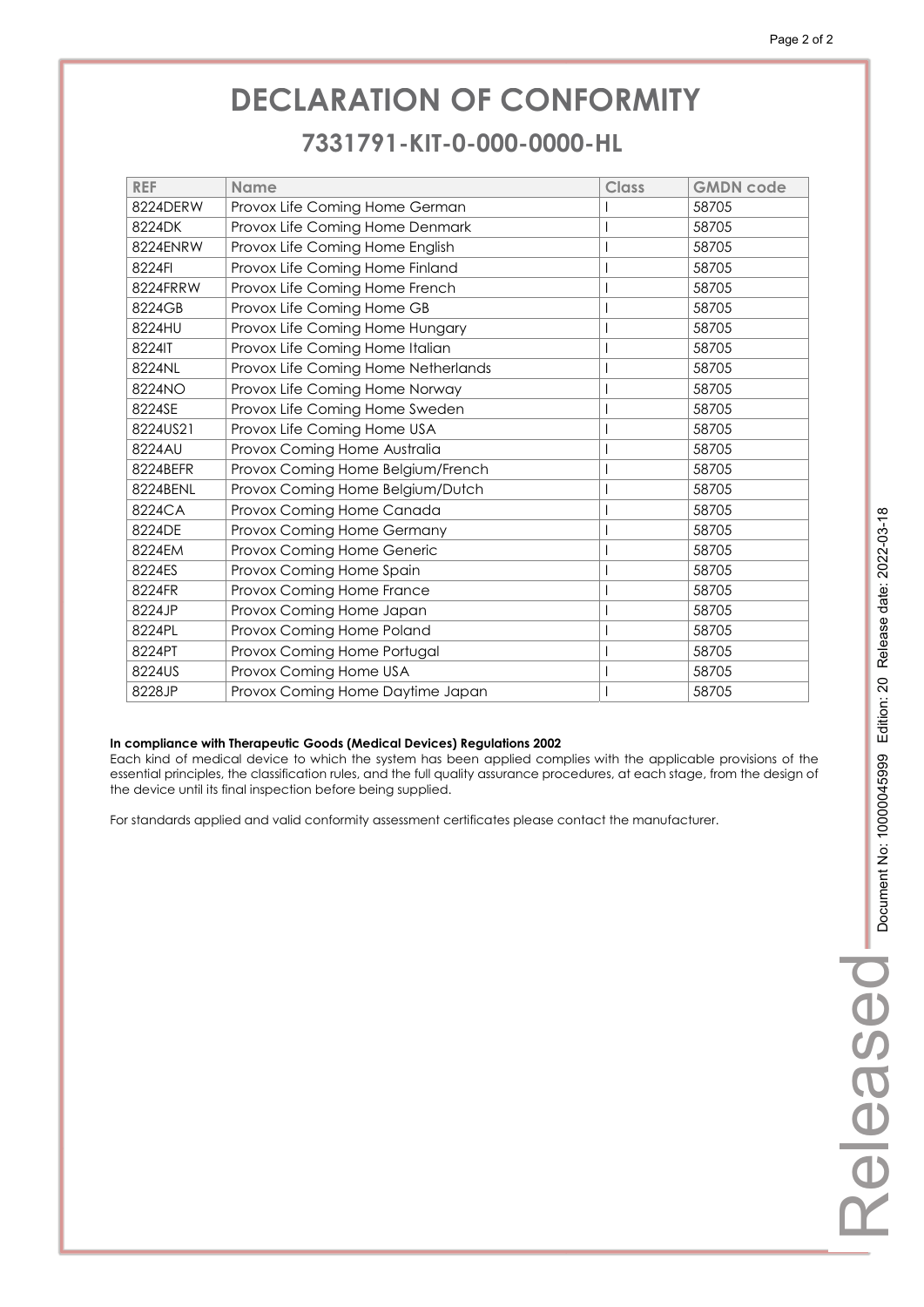| Justification: | <b>Function:</b> | Electronic signature justification: | Signed: Date (yyyy-mm-dd) - Time<br>(hh:mm): |
|----------------|------------------|-------------------------------------|----------------------------------------------|
| Issued:        | QA               | <b>Karolina Nilsson - KARNIL</b>    | 2022-02-01 - 14:19                           |
| Reviewed:      | QA               | John Wennborg - JOHWEN              | $2022 - 02 - 01 - 14:32$                     |
| Approved:      | OP               | Martin Richardson - MARRIC          | 2022-02-01 - 14:55                           |
| Released:      | QA               | Karolina Nilsson - KARNIL           | $2022 - 02 - 01 - 15:12$                     |

# **Atos**

# **DECLARATION OF CONFORMITY CONFORMITY**

## **Provox® HMEs**

## **Basic UDI: 7331791-HME-0-000-0000-X9**

We, Atos Medical AB, hereby declare under our sole responsibility that the devices listed below comply with European Medical Devices Regulation (EU) 2017/745 and clause 6.6 of Schedule 3 to the Australian Therapeutic Goods (Medical Devices) Regulations 2002.

### **Intended use/purpose:**

There are more than one Intended Use in this declaration of conformity. The Intended Use for each group is stated before the group table.

Hörby, Sweden date as stated above

………………………………………………………………… Martin Richardson, Senior Vice President Operations & Quality on behalf of the CEO of Atos Medical AB.

**Manufacturer: SE-MF-000000725**  Atos Medical AB, Kraftgatan 8, SE-242 35 Hörby, Sweden Tel: +46 (0)415 198 00 Email: info@atosmedical.com, Web: www.atosmedical.com

**Competent Authority:**  Medical Products Agency, Sweden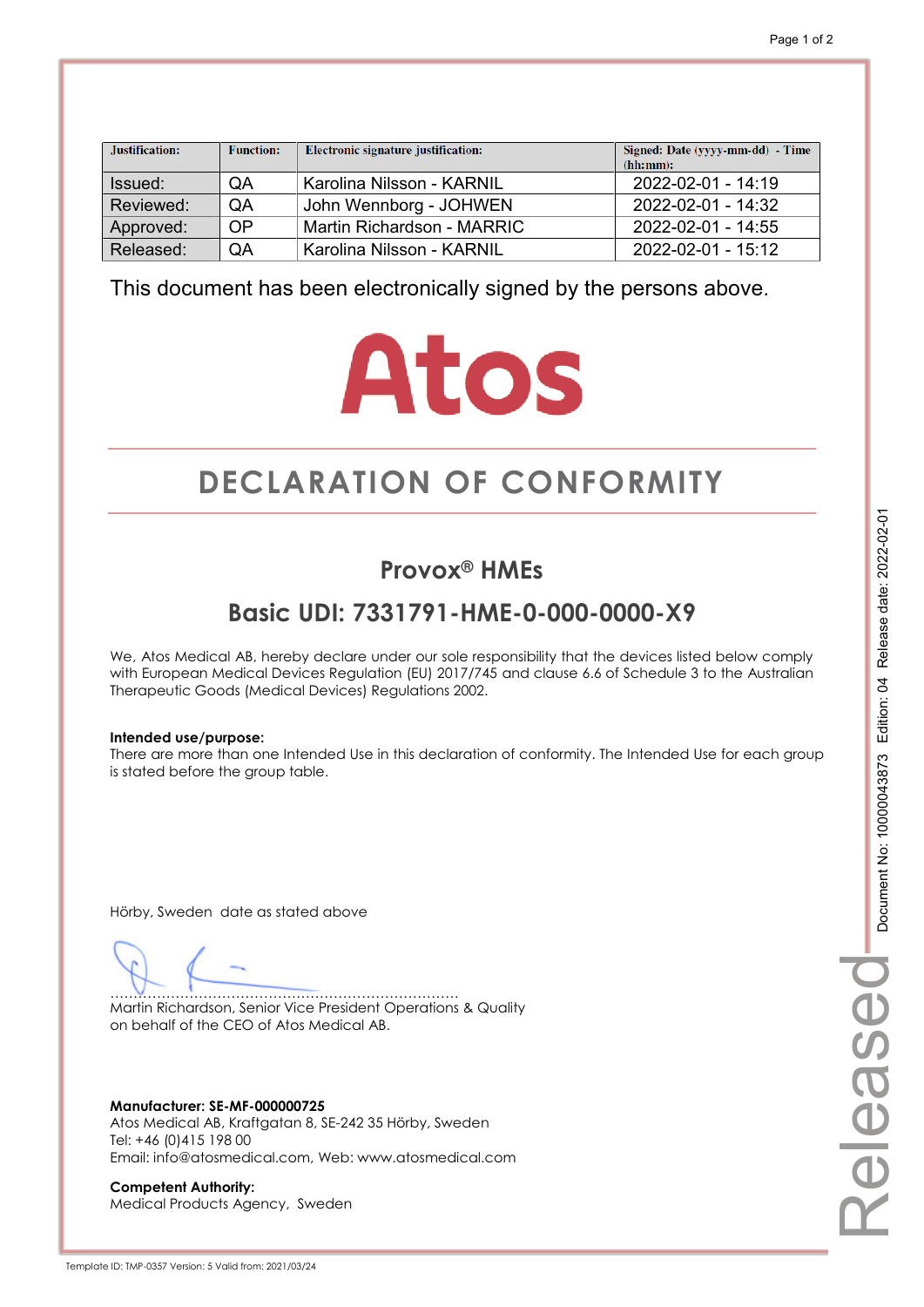### **7331791-HME-0-000-0000-X9 7331791-HME-0-000-0000-X9**

#### **Intended Use:**

The Provox XtraHME Cassette is a single use, specialized device intended for patients breathing through a tracheostoma. It is a heat and moisture exchanger (HME) that heats and humidifies inhaled air by retaining heat and moist from exhaled air in the device. It partially restores lost breathing resistance. For patients with a voice prosthesis or surgical speech fistula it may also facilitate voicing.

| <b>REF</b> | <b>Name</b>                              | Class | <b>GMDN</b> code |
|------------|------------------------------------------|-------|------------------|
| 7272       | Provox XtraFlow HME (20 pcs)             |       | 58705            |
| 7272-18    | Provox XtraFlow HME (20 pcs)             |       | 58705            |
| 7273       | Provox XtraMoist HME (20 pcs)            |       | 58705            |
| 7273-18    | Provox XtraMoist HME (20 pcs)            |       | 58705            |
| 7290       | Provox XtraMoist HME (30 pcs)            |       | 58705            |
| 7290-18    | Provox XtraMoist HME (30 pcs)            |       | 58705            |
| 7290ES     | Provox XtraMoist HME                     |       | 58705            |
| 7291       | Provox XtraFlow HME (30 pcs)             |       | 58705            |
| 7291-18    | Provox XtraFlow HME (30 pcs)             |       | 58705            |
| 7291ES     | Provox XtraFlow HME                      |       | 58705            |
| 8229       | Provox XtraFlow & XtraMoist HME (5+5pcs) |       | 58705            |
| 8229-18    | Provox XtraFlow & XtraMoist HME (5+5pcs) |       | 58705            |

### **Intended Use:**

The Provox Luna HME is a single use heat- and moisture exchanger, attachable to the Provox Luna Adhesive, for night-time use after total laryngectomy.

| <b>REF</b> | <b>Name</b>              | Class | <b>GMDN</b> code |
|------------|--------------------------|-------|------------------|
| 8013       | Provox Luna HME (30 pcs) |       | 58705            |
| 8013-18    | Provox Luna HME (30 pcs) |       | 58705            |

#### **In compliance with Therapeutic Goods (Medical Devices) Regulations 2002**

Each kind of medical device to which the system has been applied complies with the applicable provisions of the essential principles, the classification rules, and the full quality assurance procedures, at each stage, from the design of the device until its final inspection before being supplied.

For standards applied and valid conformity assessment certificates please contact the manufacturer.

Released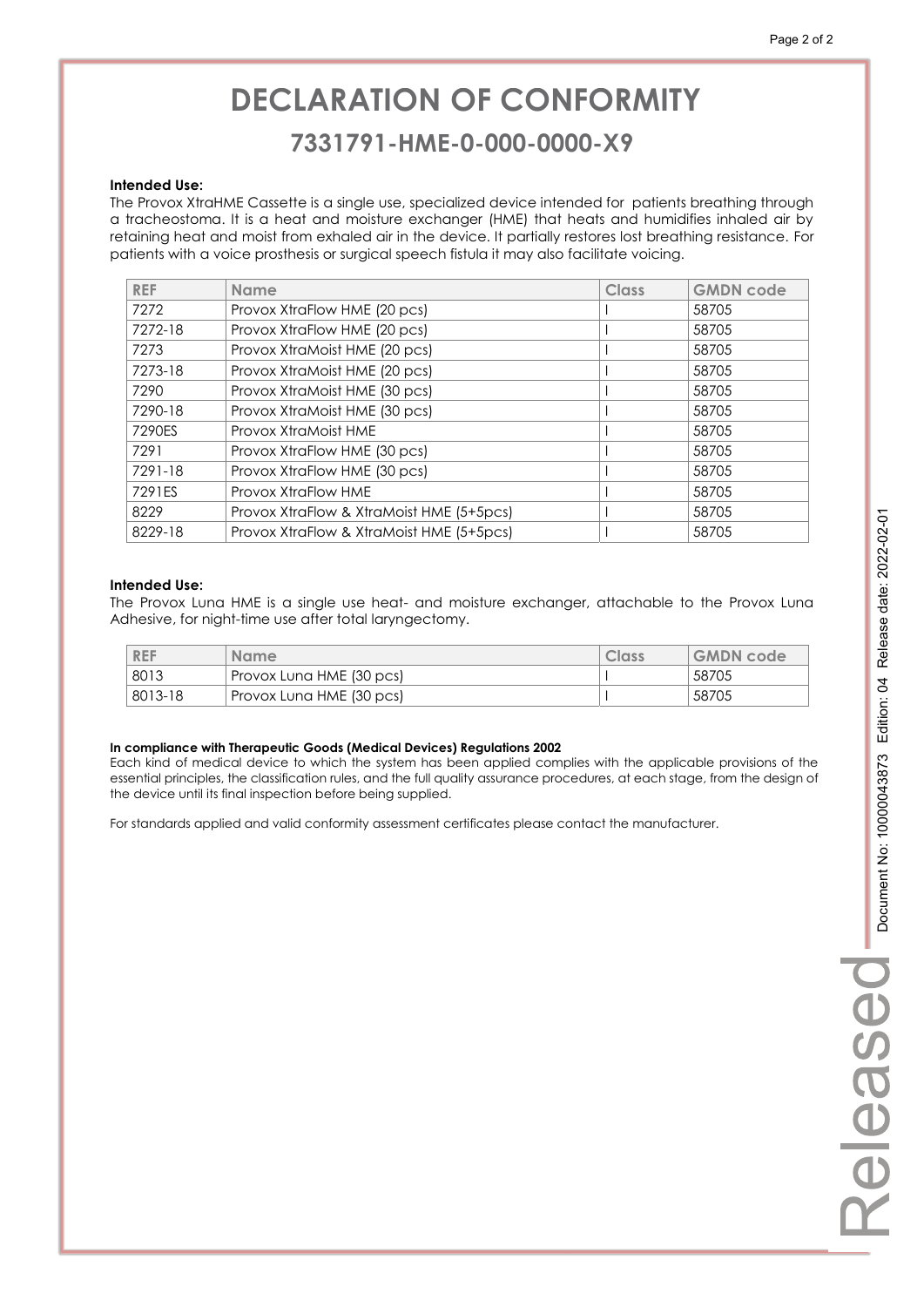| Justification: | <b>Function:</b> | Electronic signature justification: | Signed: Date (yyyy-mm-dd) - Time<br>(hh:mm): |
|----------------|------------------|-------------------------------------|----------------------------------------------|
| Issued:        | QA               | Sara Dahl - X-SARDAH                | 2021-06-21 - 16:04                           |
| Reviewed:      | QA               | John Wennborg - JOHWEN              | 2021-06-22 - 08:12                           |
| Approved:      | OP               | Martin Richardson - MARRIC          | 2021-06-22 - 08:18                           |
| Released:      | QA               | Ulrika Svensson - SEHRBHNU          | 2021-06-22 - 08:42                           |

# **Atos**

# **DECLARATION OF CONFORMITY CONFORMITY**

## **Provox® Luna® Set**

## **Basic UDI: 7331791-KIT-0-000-0002-HS**

We, Atos Medical AB, hereby declare under our sole responsibility that the devices listed below comply with European Medical Devices Regulation (EU) 2017/745 and clause 6.6 of Schedule 3 to the Australian Therapeutic Goods (Medical Devices) Regulations 2002.

### **Intended use/purpose:**

The Provox Luna Set is a combination of Provox Luna HME and Provox Luna Adhesive.

*Provox Luna HME:* The Provox Luna HME is a single use heat- and moisture exchanger, attachable to the Provox Luna Adhesive, for night-time use after total laryngectomy.

*Provox Luna Adhesive:* The Provox Luna Adhesive is a skin friendly, single use adhesive that provides attachment for the Provox Luna HME for night time use after total laryngectomy.

Hörby, Sweden date as stated above

………………………………………………………………… Martin Richardson, Senior Vice President Operations & Quality on behalf of the CEO of Atos Medical AB.

**Manufacturer: SE-MF-000000725**  Atos Medical AB, Kraftgatan 8, SE-242 35 Hörby, Sweden Tel: +46 (0)415 198 00 Email: info@atosmedical.com, Web: www.atosmedical.com

**Competent Authority:**  Medical Products Agency, Sweden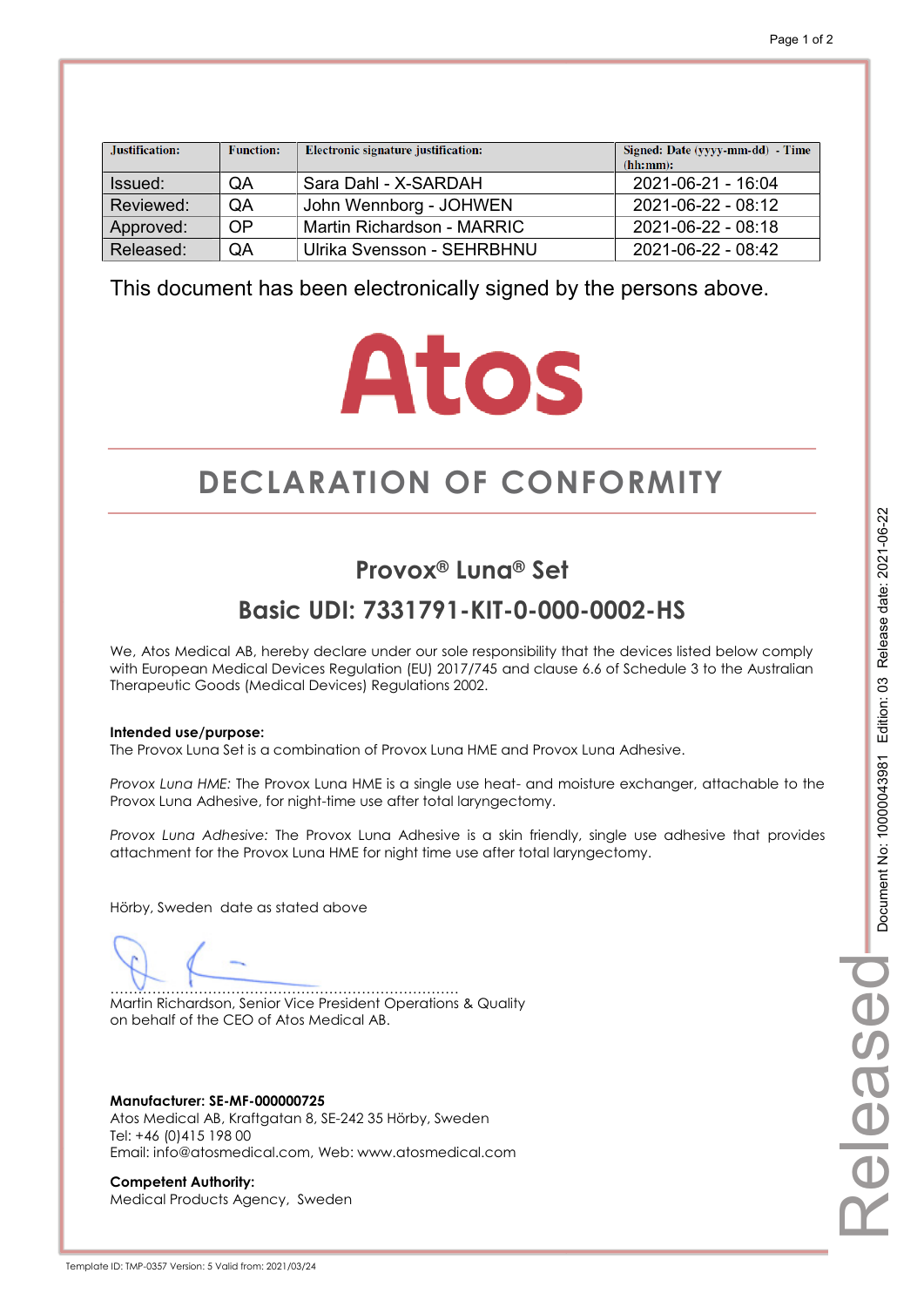### **7331791-KIT-0-000-0002-HS 7331791-KIT-0-000-0002-HS**

| <b>REF</b> | <b>Name</b>     | Class | <b>GMDN</b> code |
|------------|-----------------|-------|------------------|
| 8025       | Provox Luna Set |       | 58705            |
| 8025-18    | Provox Luna Set |       | 58705            |

#### **In compliance with Therapeutic Goods (Medical Devices) Regulations 2002**

Each kind of medical device to which the system has been applied complies with the applicable provisions of the essential principles, the classification rules, and the full quality assurance procedures, at each stage, from the design of the device until its final inspection before being supplied.

For standards applied and valid conformity assessment certificates please contact the manufacturer.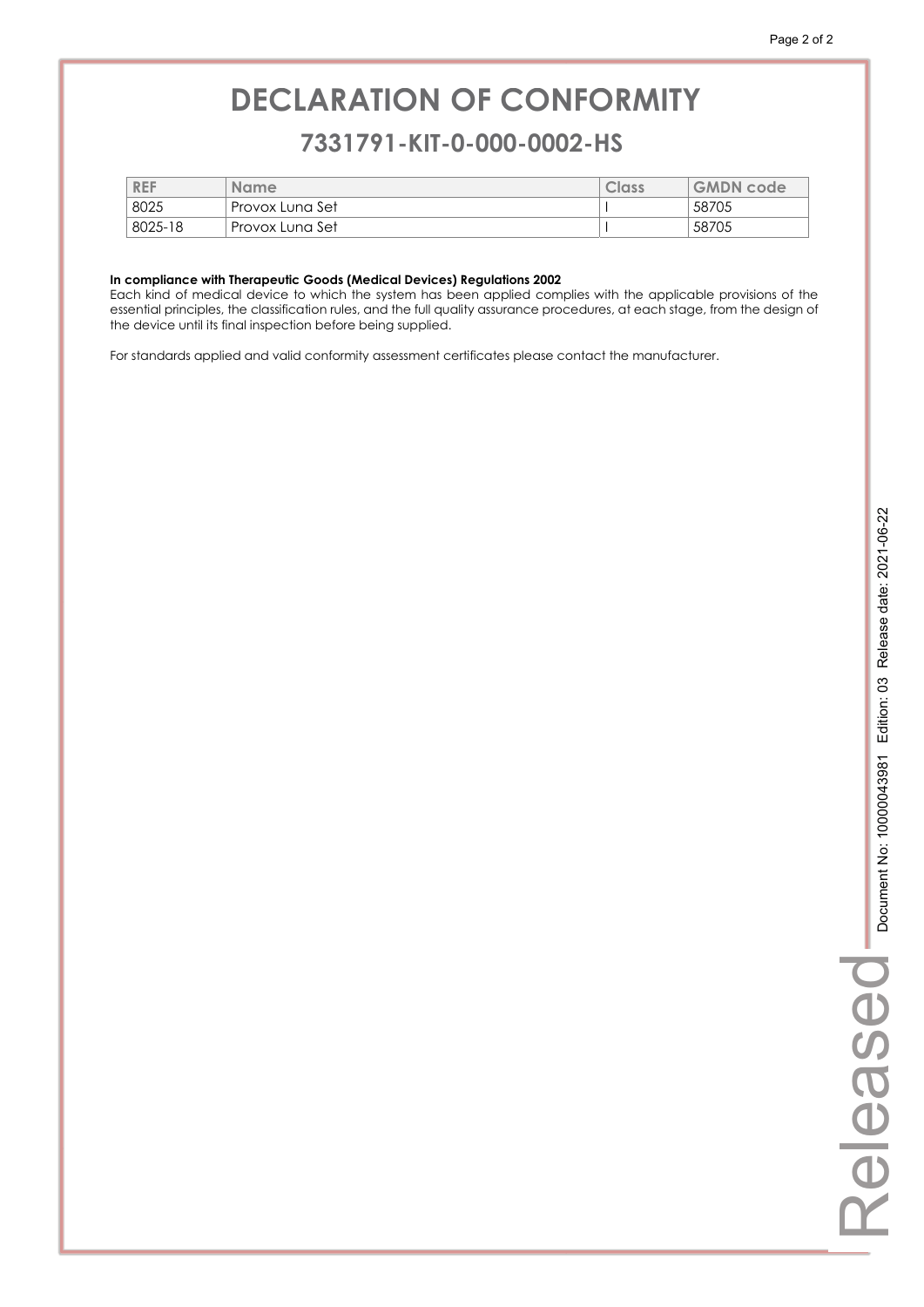| Justification: | <b>Function:</b> | Electronic signature justification: | Signed: Date (yyyy-mm-dd) - Time<br>(hh:mm): |
|----------------|------------------|-------------------------------------|----------------------------------------------|
| Issued:        | QA               | Ulrika Svensson - SEHRBHNU          | 2021-05-24 - 09:11                           |
| Reviewed:      | QA               | John Wennborg - JOHWEN              | $2021 - 05 - 24 - 17.44$                     |
| Approved:      | <b>OP</b>        | Martin Richardson - MARRIC          | $2021 - 05 - 24 - 17.51$                     |
| Released:      | QA               | Ulrika Svensson - SEHRBHNU          | $2021 - 05 - 25 - 13.34$                     |

# **Atos**

# **DECLARATION OF CONFORMITY CONFORMITY**

## **Provox® Micron HME™**

## **Basic UDI: 7331791-HME-0-000-0002-XF**

We, Atos Medical AB, hereby declare under our sole responsibility that the devices listed below comply with European Medical Devices Regulation (EU) 2017/745 and clause 6.6 of Schedule 3 to the Australian Therapeutic Goods (Medical Devices) Regulations 2002.

### **Intended use/purpose:**

The Provox Micron HME is a heat and moisture exchanger (HME) and air filtration device for patients breathing through a tracheostoma. Provox Micron HME partially restores lost breathing resistance. For patients with a voice prosthesis or surgical speech fistula it may also facilitate voicing. Provox Micron HME is intended to be used with the attachment devices in the Provox HME System.

Hörby, Sweden date as stated above

………………………………………………………………… Martin Richardson, Senior Vice President Operations & Quality on behalf of the CEO of Atos Medical AB.

**Manufacturer: SE-MF-000000725**  Atos Medical AB, Kraftgatan 8, SE-242 35 Hörby, Sweden Tel: +46 (0)415 198 00 Email: info@atosmedical.com, Web: www.atosmedical.com

**Competent Authority:**  Medical Products Agency, Sweden Released

elease